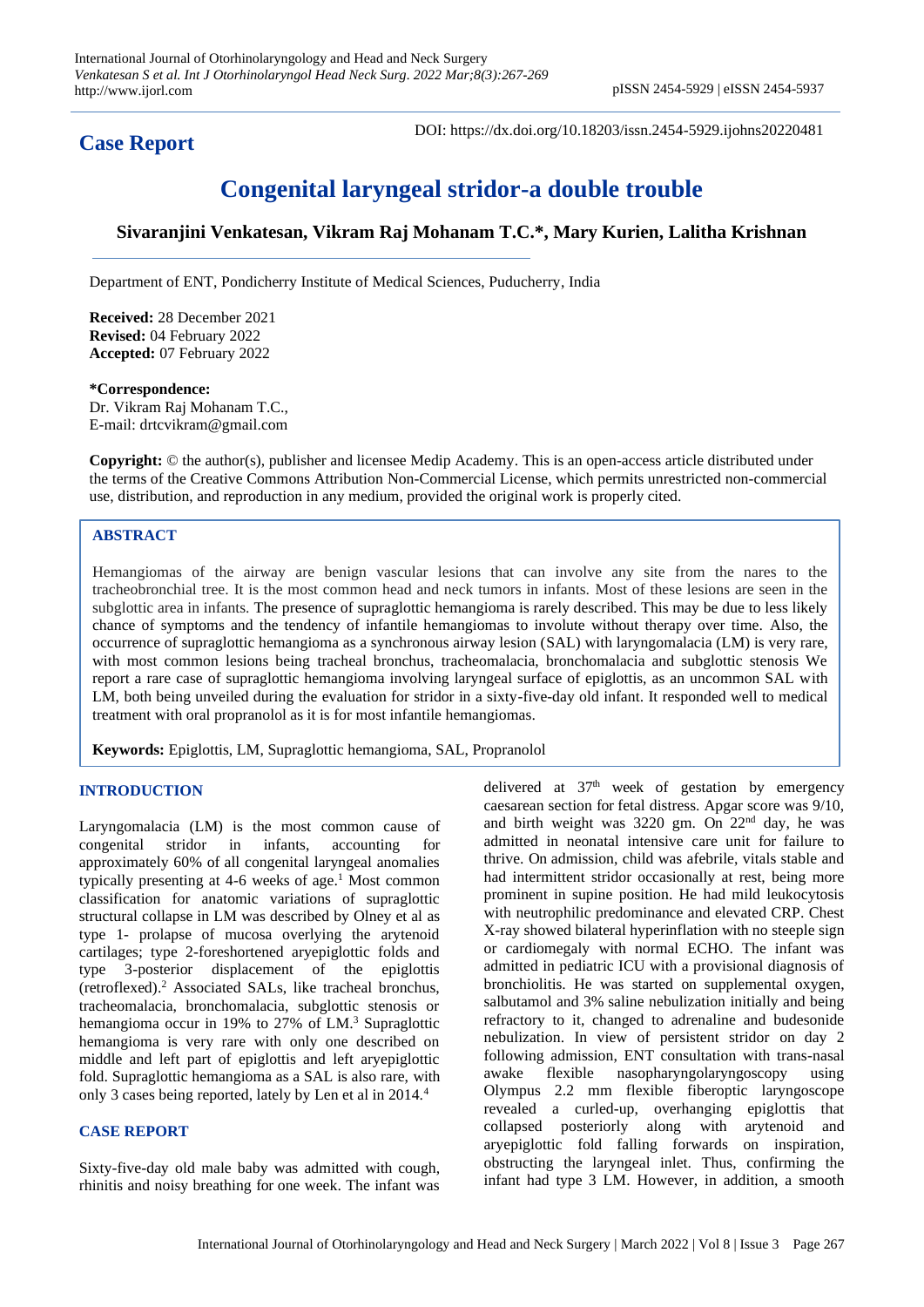surfaced submucosal reddish bulge suggestive of hemangioma was noted on the laryngeal surface of epiglottis (Figure 1). Both vocal cords were normal and mobile with adequate airway at glottic level (Figure 1). This was further confirmed by a careful review of laryngoscopic recordings.



**Figure 1: Endoscopy revealing hemangioma on laryngeal surface of epiglottis.**



**Figure 2: Endoscopy revealing regressed hemangioma after seven months of oral propranolol***.*

A clinical diagnosis of LM (type 3) with supraglottic hemangioma was made. Considering the classical proliferative stage of hemangioma being the first few weeks to months of infancy, conservative management of LM with a trial of oral propranolol was decided in this very young infant by pediatrician following due discussion. Cardiac and pulmonary status on evaluation was normal. He was then started on oral propranolol of 1 mg/kg/day in 3 divided doses, with feeding in prone position under continuous pulse and blood pressure monitoring. Stridor reduced on day 3 and blood pressure was normal throughout the duration of hospital stay of 7 days, being discharged when he started feeding well. The infant continued to feed well and gained weight adequately on regular follow up by the pediatrician with no recurrence of stridor. Repeat nasopharyngolaryngoscopy done at 9 months of age revealed almost 90% regression of the hemangioma with only a mild reddish hue on the laryngeal surface of epiglottis (Figure 2). Following this, oral propranolol was discontinued, duration of medication being seven months. Recent telephonic contact with his parents revealed that infant had a relatively uneventful year except for an episode of bronchopneumonia at one year of age, during which time he had no respiratory distress and was cured with antibiotics requiring two days of hospitalization. He is at present two years old with normal milestones.

#### **DISCUSSION**

Hemangiomas comprise about 1.6% of all congenital laryngeal anomalies, majority being in the subglottic area in infants. The presence of supraglottic hemangioma and its incidence as a SAL in infants with LM is rarely described.

Airway haemangiomas can occur de novo as only 50% of these patients have associated cutaneous haemangiomas.<sup>5</sup> Infantile laryngeal hemangioma, like any cutaneous hemangioma traverses a clinical course of active growth (proliferation) and later tumor regression (involution).

Proliferation begins during the first few weeks of life which generally continues for 4-10 months, followed by a period of quiescence during which the growth rate of the lesion stabilizes, followed by involution at 12-18 months and can last up to  $5-6$  years.<sup>5</sup> Early therapeutic intervention during the proliferative stage is important. In the past, interventions like steroids, chemotherapy agents (such as vincristine and alpha-interferon), laser treatment, surgical excision, tracheostomy, or a combination of these therapies have been used to reduce the chance of airway compromise. It is reported that mean age of the patients at decannulation was 17 months when tracheostomy alone was used to treat laryngeal haemangiomas.<sup>6</sup>

Dr. Christine Léaute-Labrèze reported the serendipitous discovery of propranolol in the treatment of infantile hemangioma and now, medical management with oral propranolol has evolved as its primary treatment of choice.<sup>7</sup> Propranolol is a non-selective β-blocker and its proposed mechanisms of effect of on infantile hemangioma are vasoconstriction**,** decreased expression of vascular endothelial growth factor (VEGF) and triggering of apoptosis of capillary endothelial cells.<sup>8</sup> Prior to treatment, ECHO, baseline pulse and blood pressure are to be recorded. Oral propranolol is generally started with a dose of 0.5-1 mg/kg/day. The peak effects of oral propranolol on heart rate and blood pressure occur one to three hours after administration, requiring patients' heart and blood pressure to be measured at baseline,